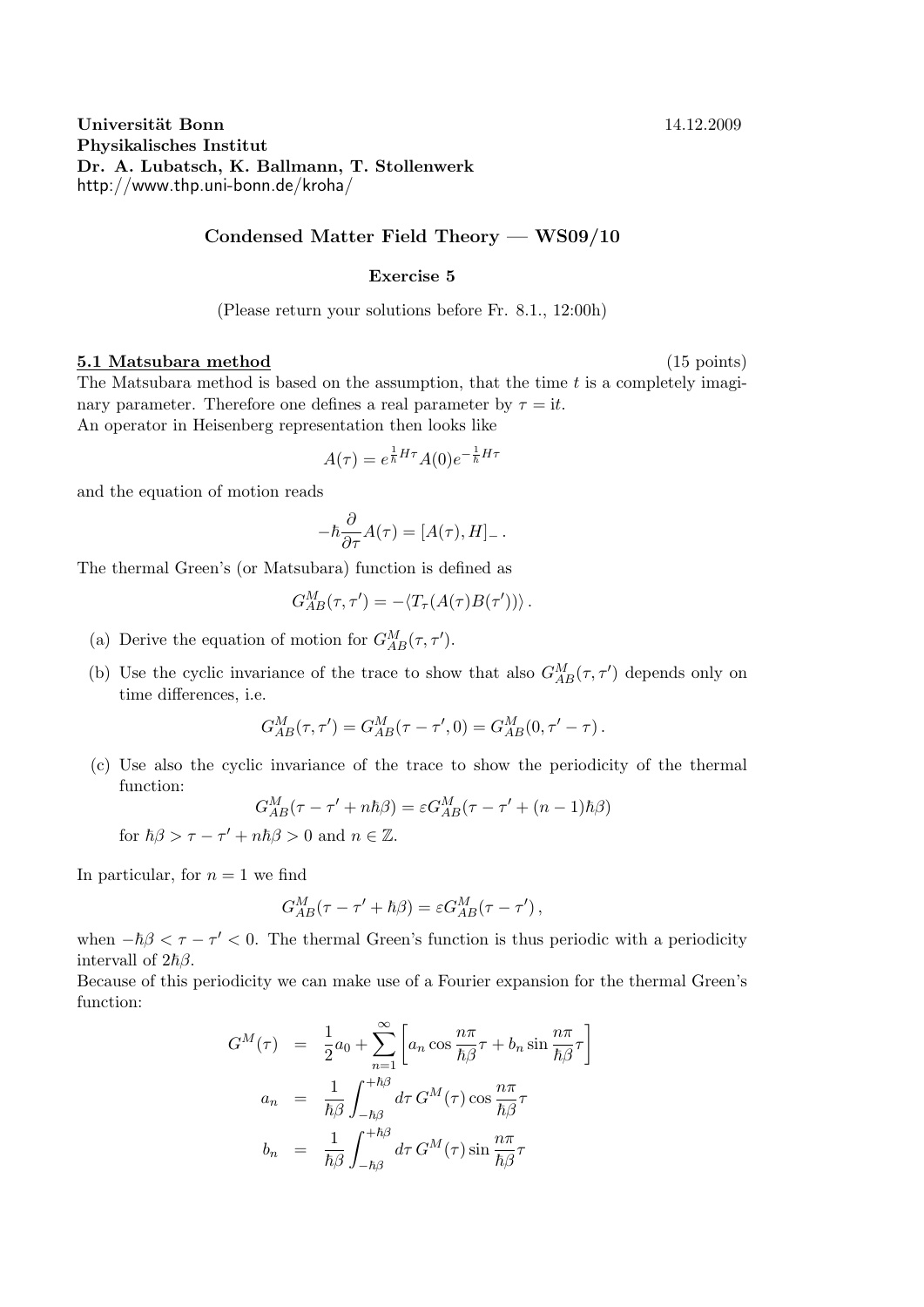With the definitions  $E_n = \frac{n\pi}{\beta}$  $\frac{p\pi}{\beta}$  and  $G^M(E_n) = \frac{1}{2}\hbar\beta(a_n + ib_n)$  we can then write:

$$
G^{M}(\tau) = \frac{1}{\hbar \beta} \sum_{n=-\infty}^{+\infty} e^{-\frac{i}{\hbar}E_{n}\tau} G^{M}(E_{n})
$$

$$
G^{M}(E_{n}) = \frac{1}{2} \int_{-\hbar \beta}^{+\hbar \beta} d\tau G^{M}(\tau) e^{\frac{i}{\hbar}E_{n}\tau}
$$

(d) The expression for  $G^M(E_n)$  can be further simplified. Show that

$$
G^{M}(E_{n}) = \left[1 + \varepsilon e^{-i\beta E_{n}}\right] \frac{1}{2} \int_{0}^{\hbar \beta} d\tau \, G^{M}(\tau) e^{\frac{i}{\hbar} E_{n}\tau}
$$

$$
= \int_{0}^{\hbar \beta} d\tau \, G^{M}(\tau) e^{\frac{i}{\hbar} E_{n}\tau}
$$

holds and conclude that

$$
E_n = \begin{cases} 2n\pi/\beta: \text{ Bosonen} \\ (2n+1)\pi/\beta: \text{Fermionen} \end{cases}.
$$

These are the so called Matsubara frequencies.

(e) Finally derive

$$
G_{AB}^M(E_n) = \int_{-\infty}^{+\infty} dE' \, \frac{S_{AB}(E')}{iE_n - E'}.
$$

*Hint:* First, using the spectral representation and the definition of the spectral function (see exercise 2.2) show that

$$
\langle A(\tau)B(0)\rangle = \frac{1}{\hbar} \int_{-\infty}^{+\infty} dE \, \frac{S_{AB}(E)}{1 - \varepsilon e^{-\beta E}} e^{-\frac{1}{\hbar}E\tau}.
$$

Plug this into the result for  $G^M(E_n)$  of (d) and use

$$
\int_0^{\hbar\beta} d\tau \, e^{\frac{1}{\hbar}({\rm i}E_n-E)\tau} = \frac{\hbar}{\rm i}E_n-E\left[\varepsilon e^{-\beta E}-1\right].
$$

Therefore, the retarded (advanced) Green's function can be obtained from the thermal Green's function by the transition  $iE \rightarrow E \pm i0^+$ .

**5.2 Selfenergy in** 1<sup>st</sup> order perturbation theory  $(T \neq 0)$  (15 points) The thermal Green's function is often denoted by

$$
G_{\mathbf{k}\sigma}^M(E) = G_{\mathbf{k}\sigma}(\mathrm{i}E).
$$

Dyson's equation reads